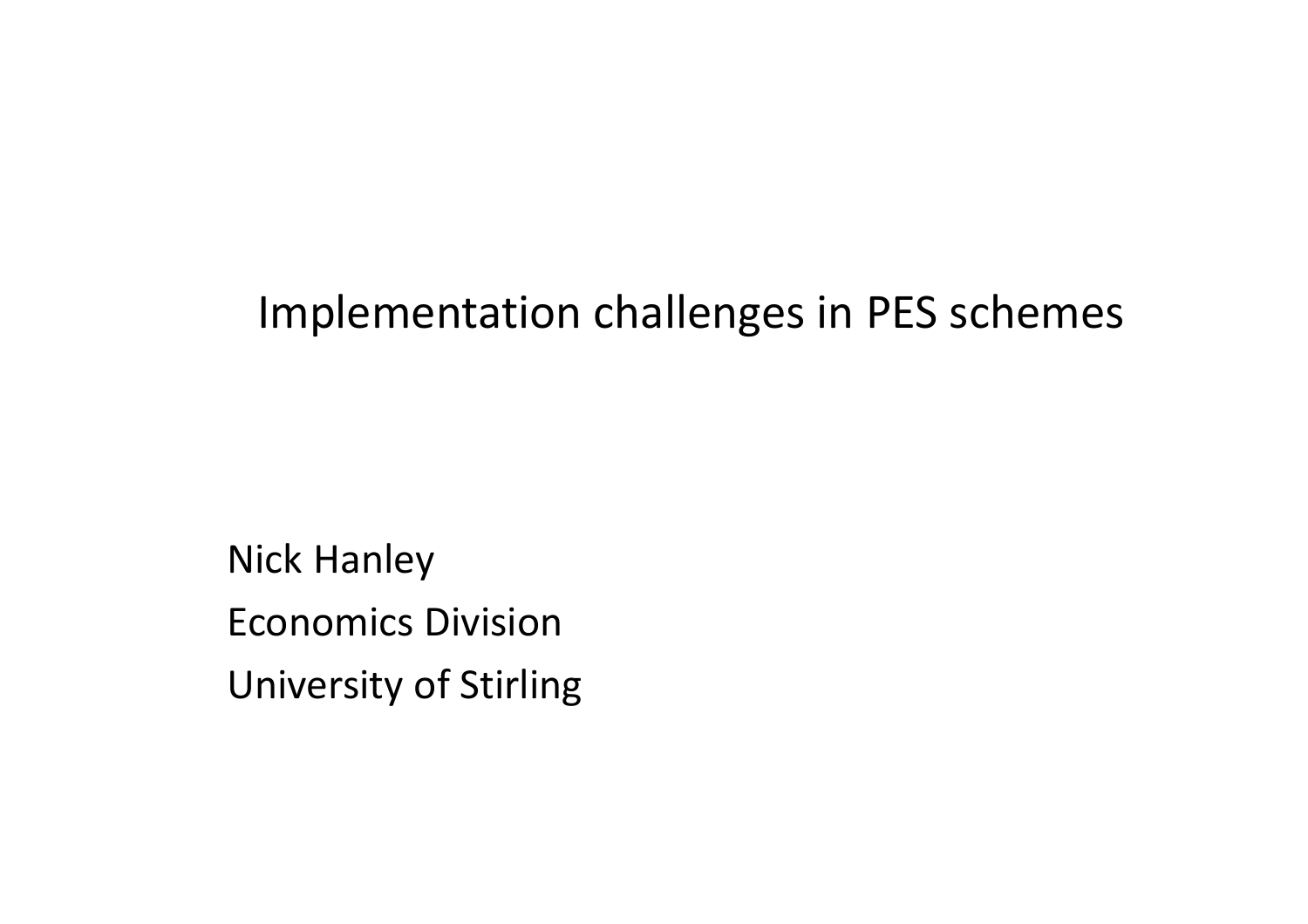## outline

- Why do we need to create environmental markets?
- Markets with a single buyer: examples, challenges
- Markets with multiple buyers: example, challenges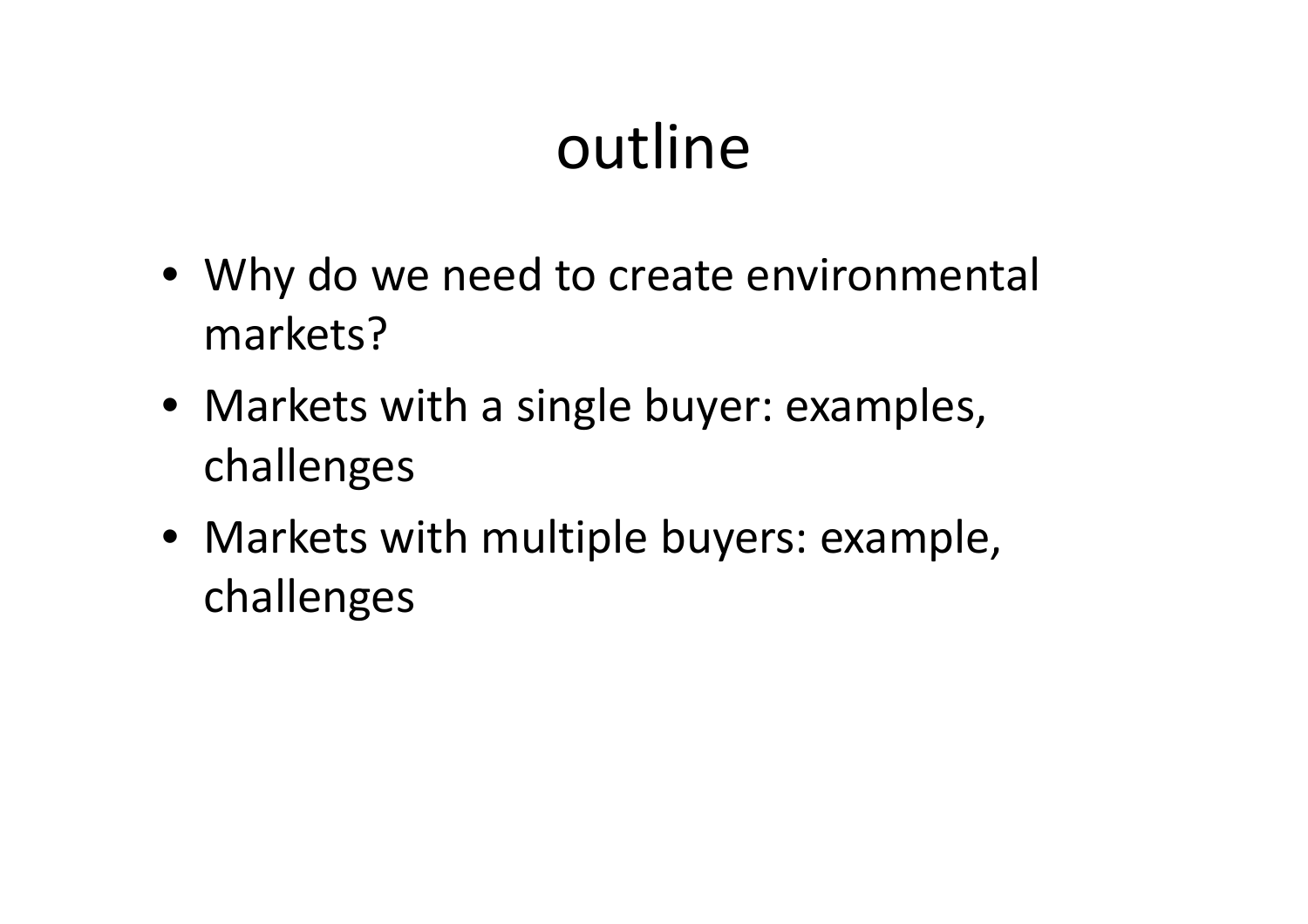Why do we need to create environmental markets in the first place?

- Because of market failure and missing markets with respect to ecosystem services
- Problems with property rights
- Non-rival and non-excludable benefits means we get too few environmental goods and too many environmental bads in the absence of (government) intervention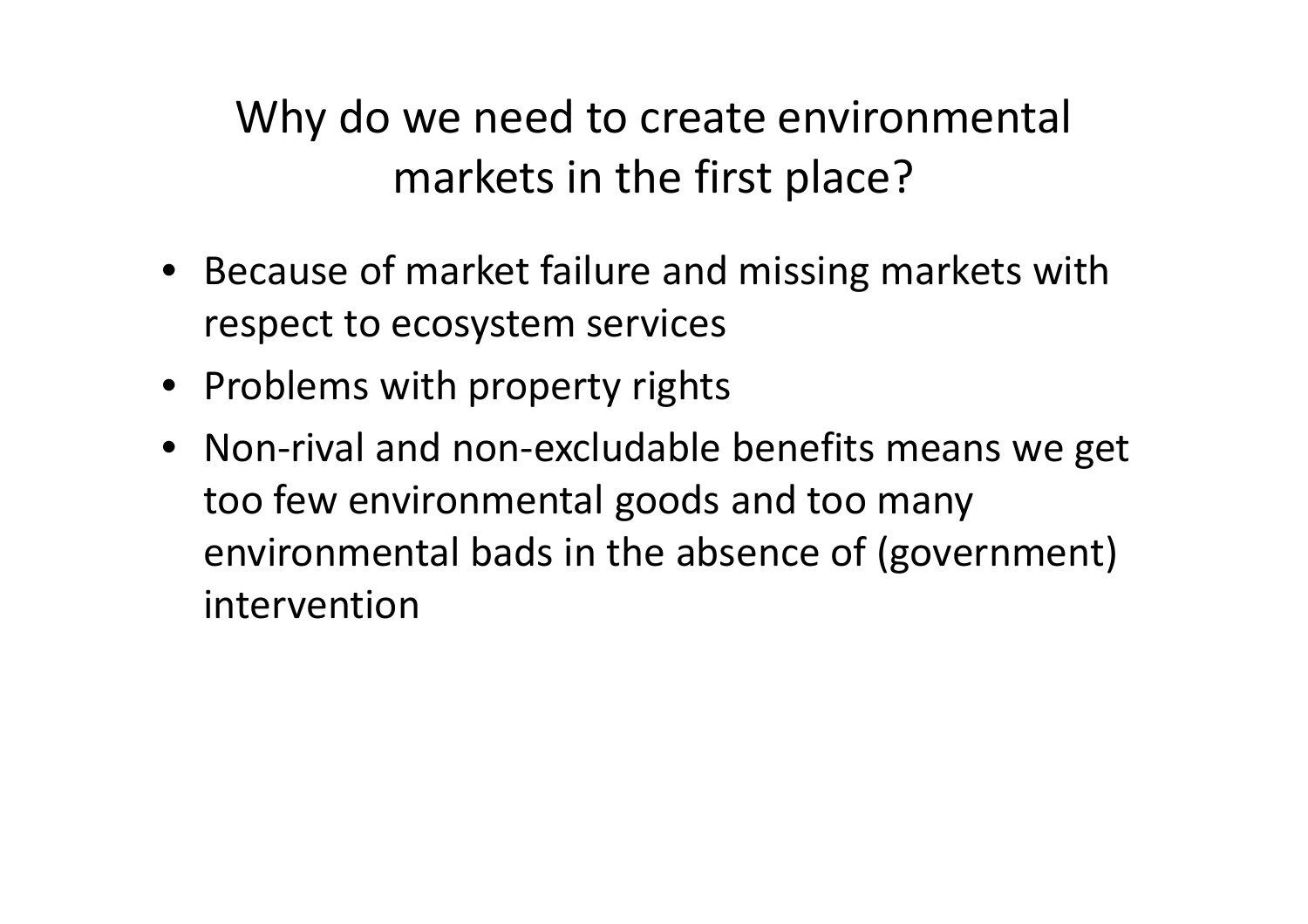## One buyer, many sellers

- Typically, Government establishes the PES scheme, acting as a buyer on behalf of all beneficiaries
- Typically, offers a uniform payment for contract to undertake specified management actions thought to "produce" environmental benefits, eg biodiversity increase, water quality improvement, reduction in flood risks
- May be spatially-differentiated in terms of who can apply and how much they get paid
- Payment rates usually set at average cost / profits foregone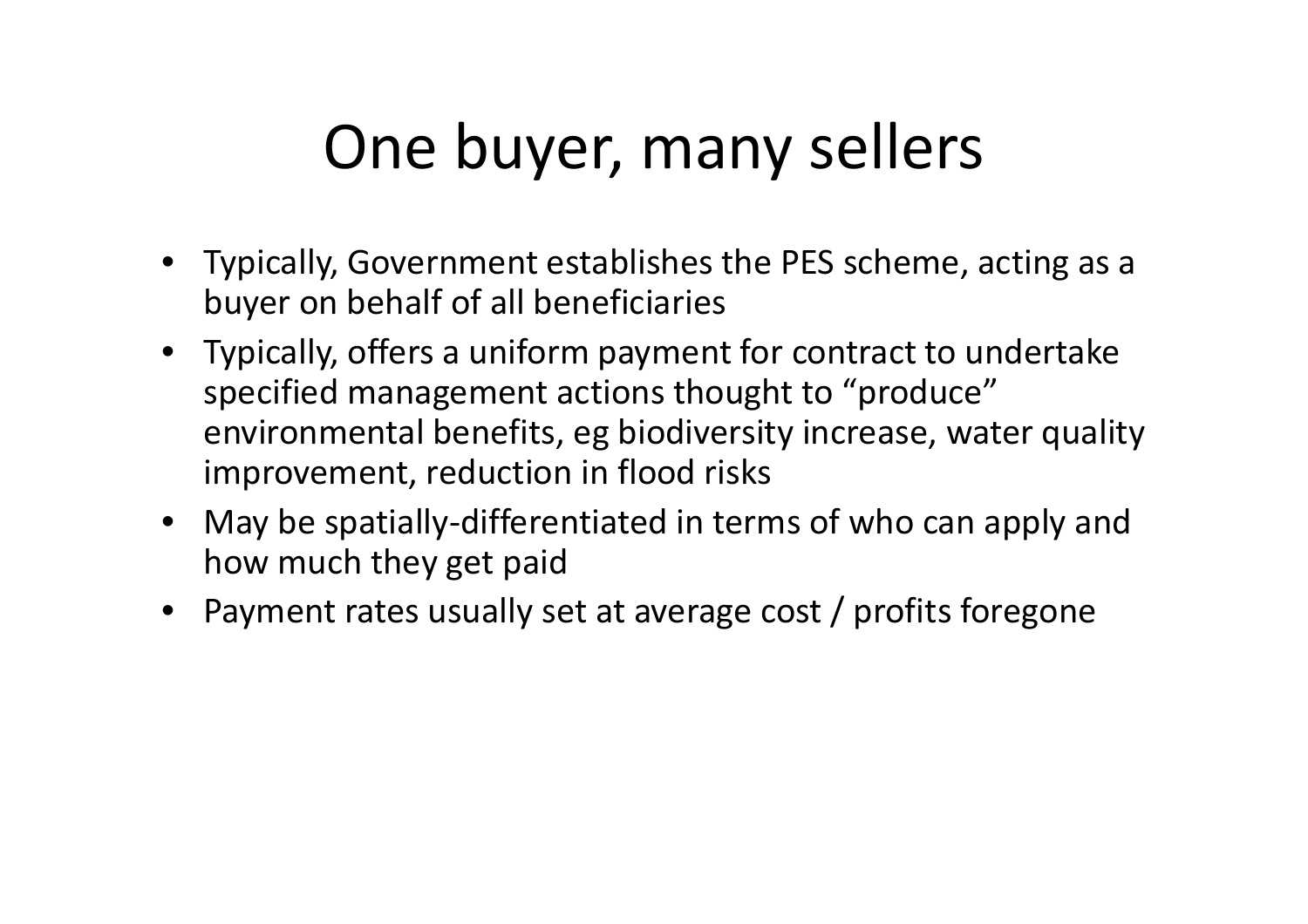### But this implies…

- Ignore variations in supply price across producers  $\rightarrow$ over-reward all but marginal landowner
- Ignore variations in "ecological productivity" of land
- Ignore variations in supply price according to quantity of environmental good produced
- Main implication: buy less environmental outputs for a fixed budget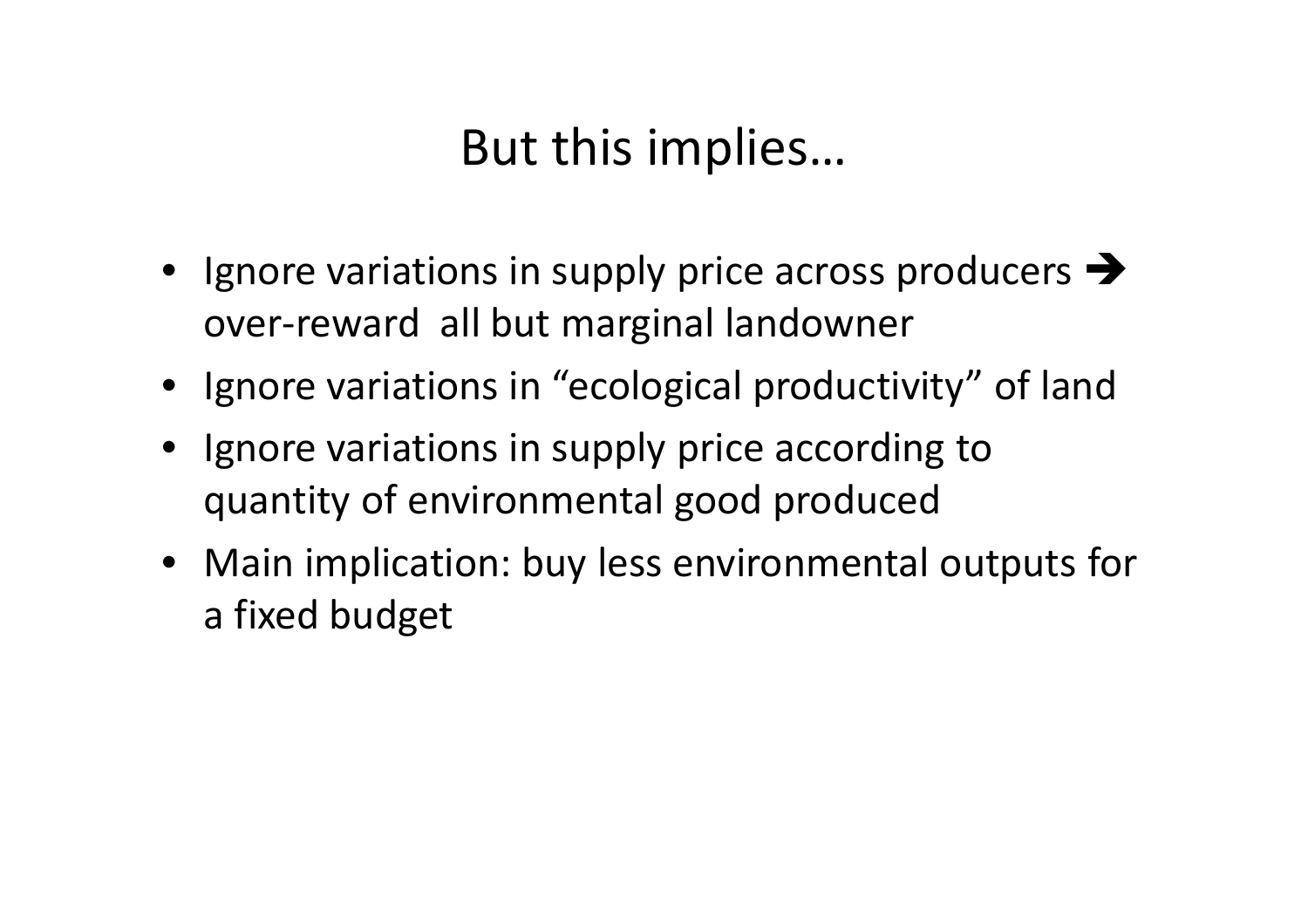#### One buyer, auction format

- Government is typically the single buyer, but other possibilities exist
- Declares a demand for the "good" and invites bids from potential sellers
- Lowest prices win the contracts (perhaps adjusted for expected environmental performance)
- Examples: conservation auctions (reverse auctions) eg various trials under MBI programme in Australia for native bush conservation; Conservation Reserve Programme in US.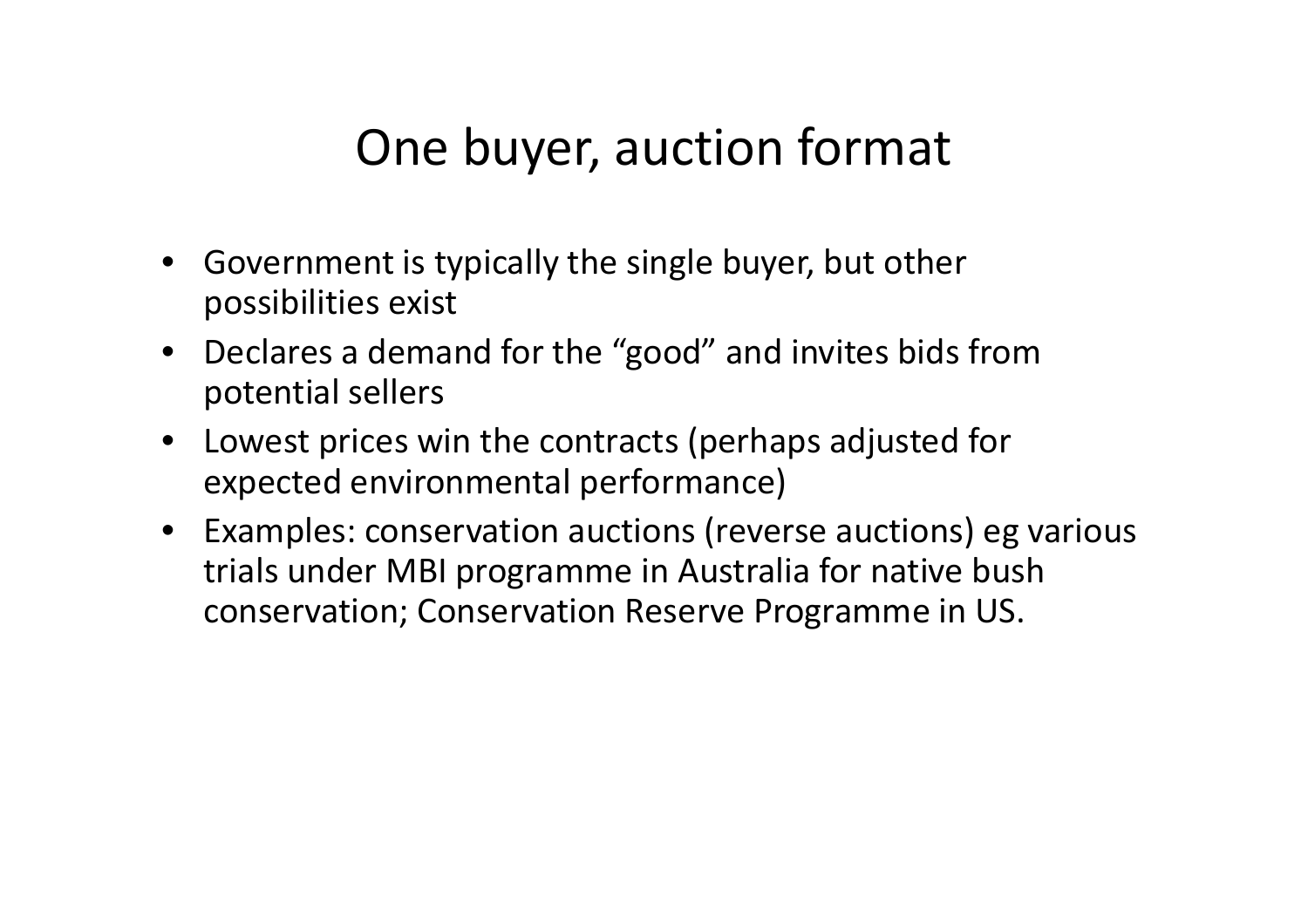### advantages

- Cost effective: compared to uniform subsidy schemes, means lowest cost suppliers participate
- Generate information: bids reveal the "type" of landowner to the government (high versus low cost)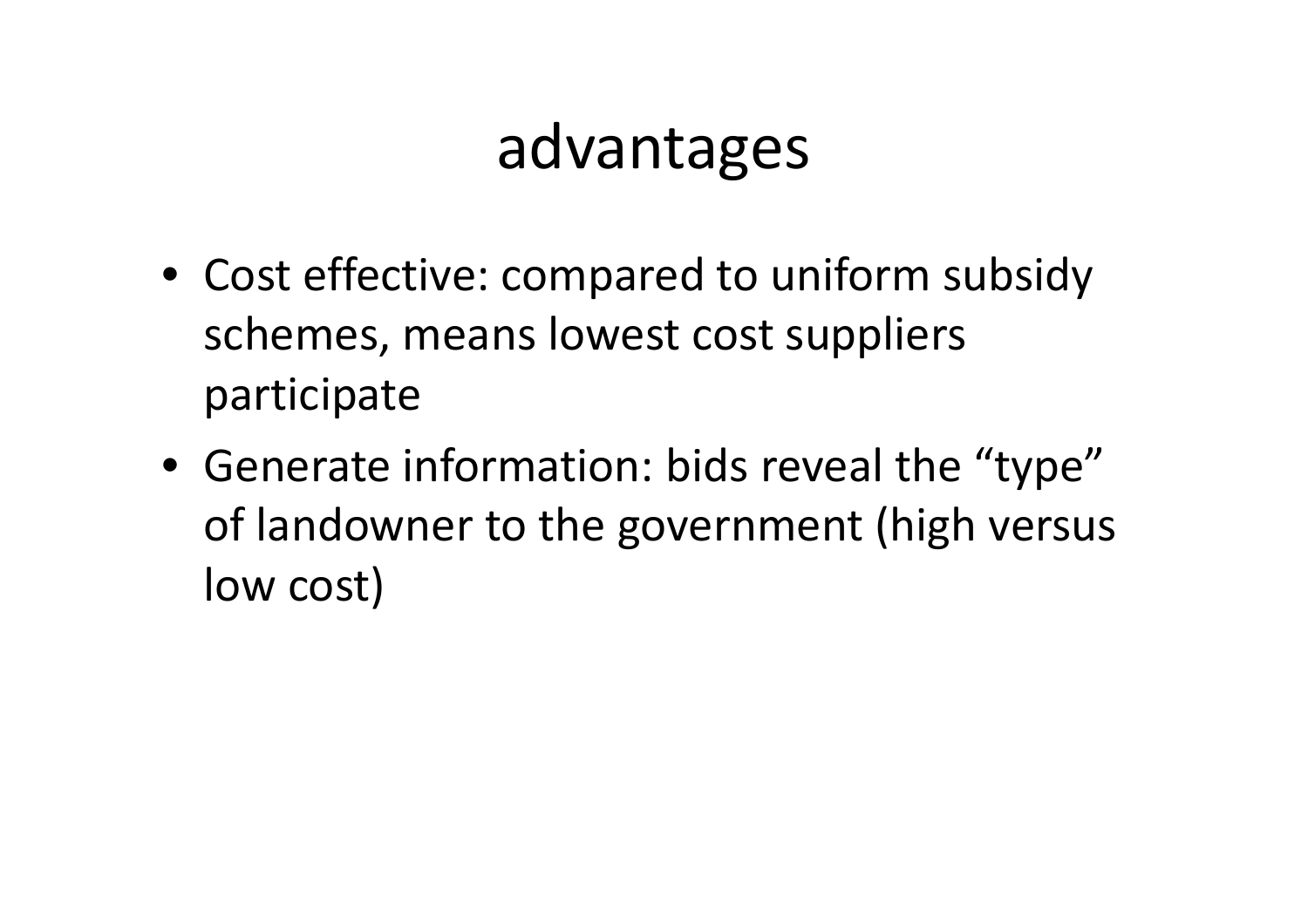#### Problems with conservation auctions

- Transactions costs of running auctions
- If contract is over land management actions, will this deliver expected environmental benefits?
- Can the auction discriminate effectively over expected environmental outputs anyway?
- Spatial coordination: if environmental benefits depend on spatial spill-overs (eg establishing corridors; landscape-scale ecological benefit functions). Can auctions achieve such co-ordination?
- Collusion amongst bidders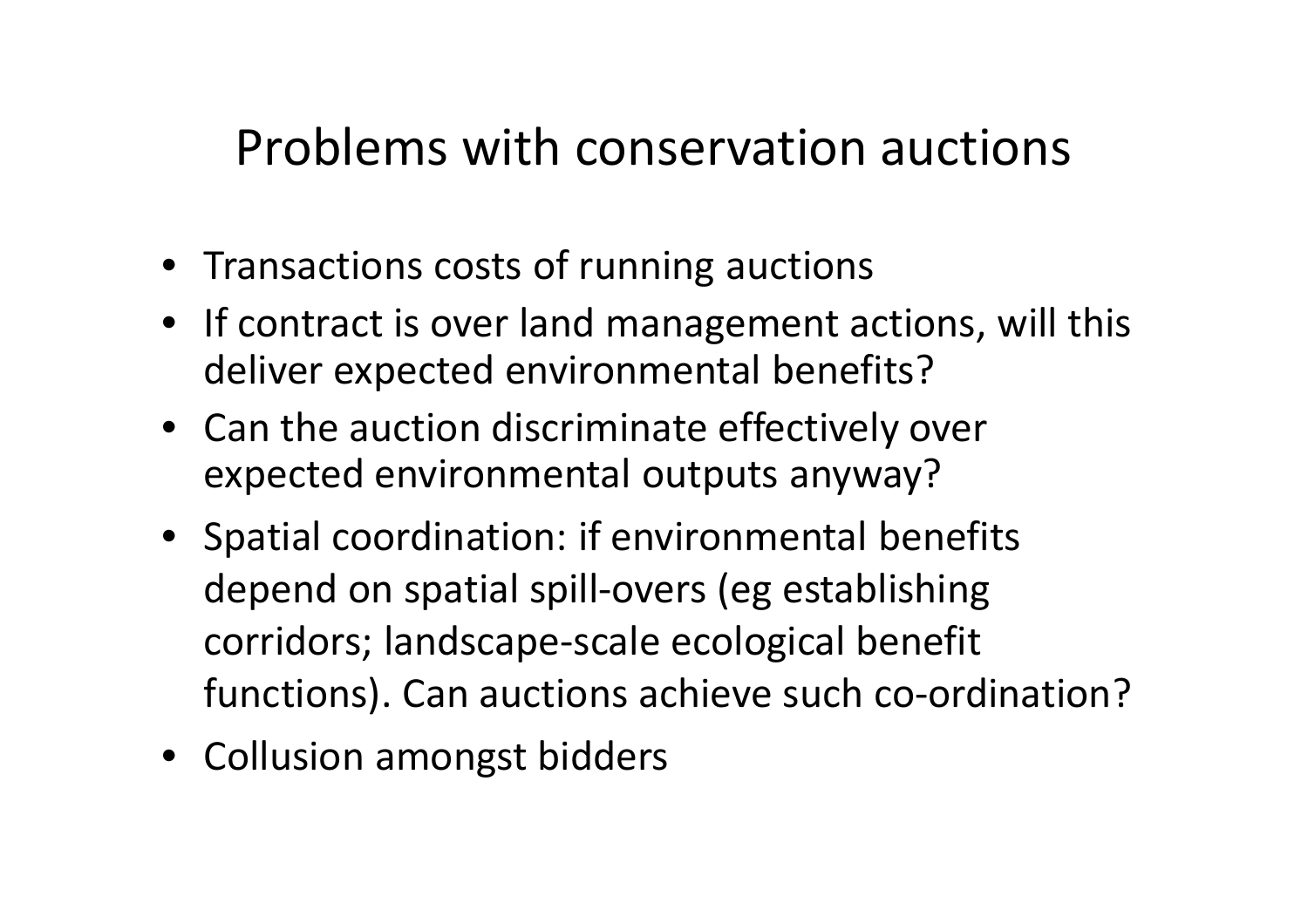#### Other design options

- Agglomeration bonus
- Varying contract length
- Paying for outputs rather than management actions
- Mixed schemes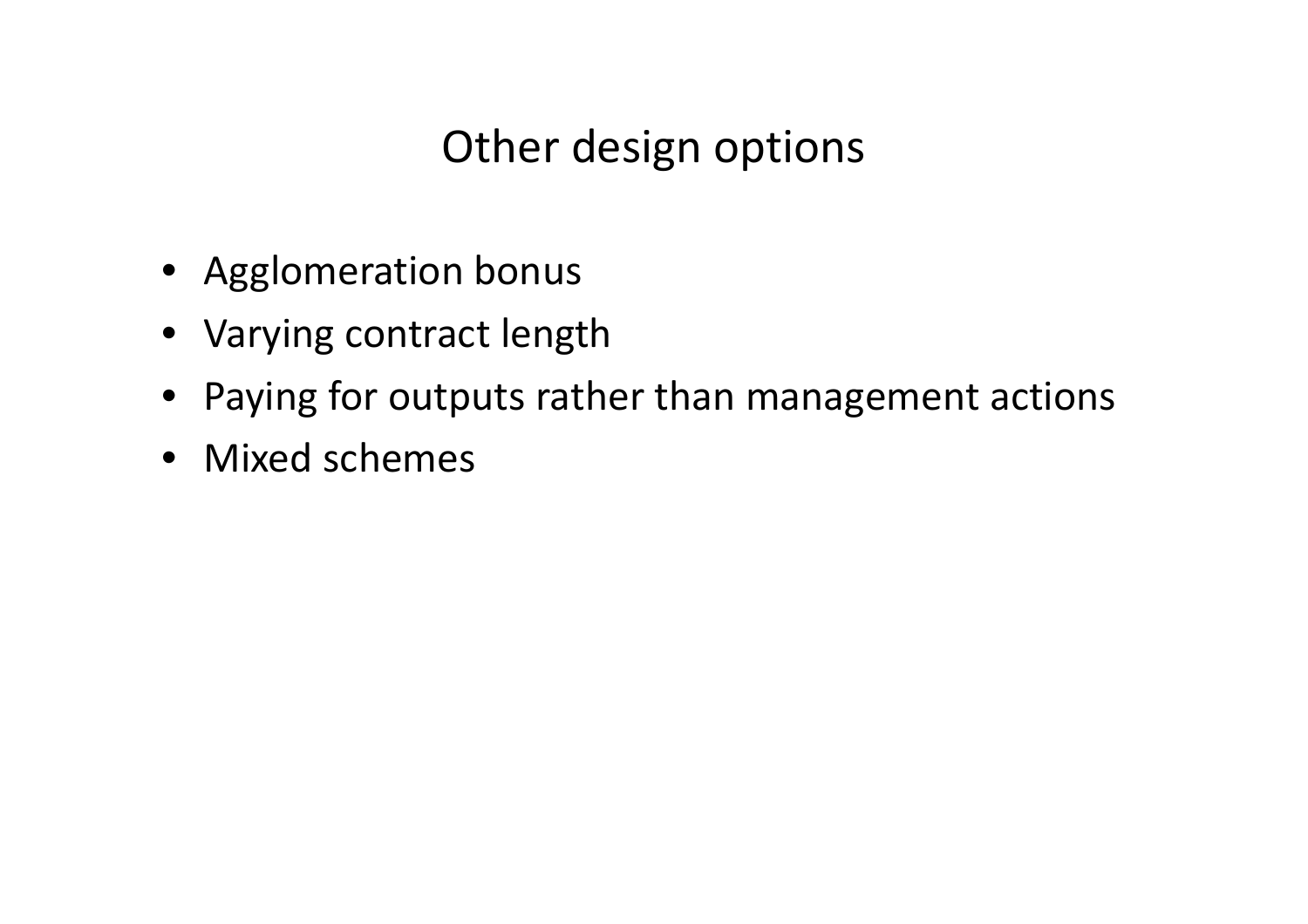Costs of policy simplifications

- We know that the "optimal" design of a PES scheme could be quite complex
- Since it would recognise variations in true supply price across producers, and for any given producer, and in ecological productivity across land
- But more complex schemes are more expensive to adminster
- So how much is it worth spending on a more complex scheme?
- Armsworth et al, *Ecology Letters,* forthcoming; Hanley et al, *Land Use Policy,* forthcoming.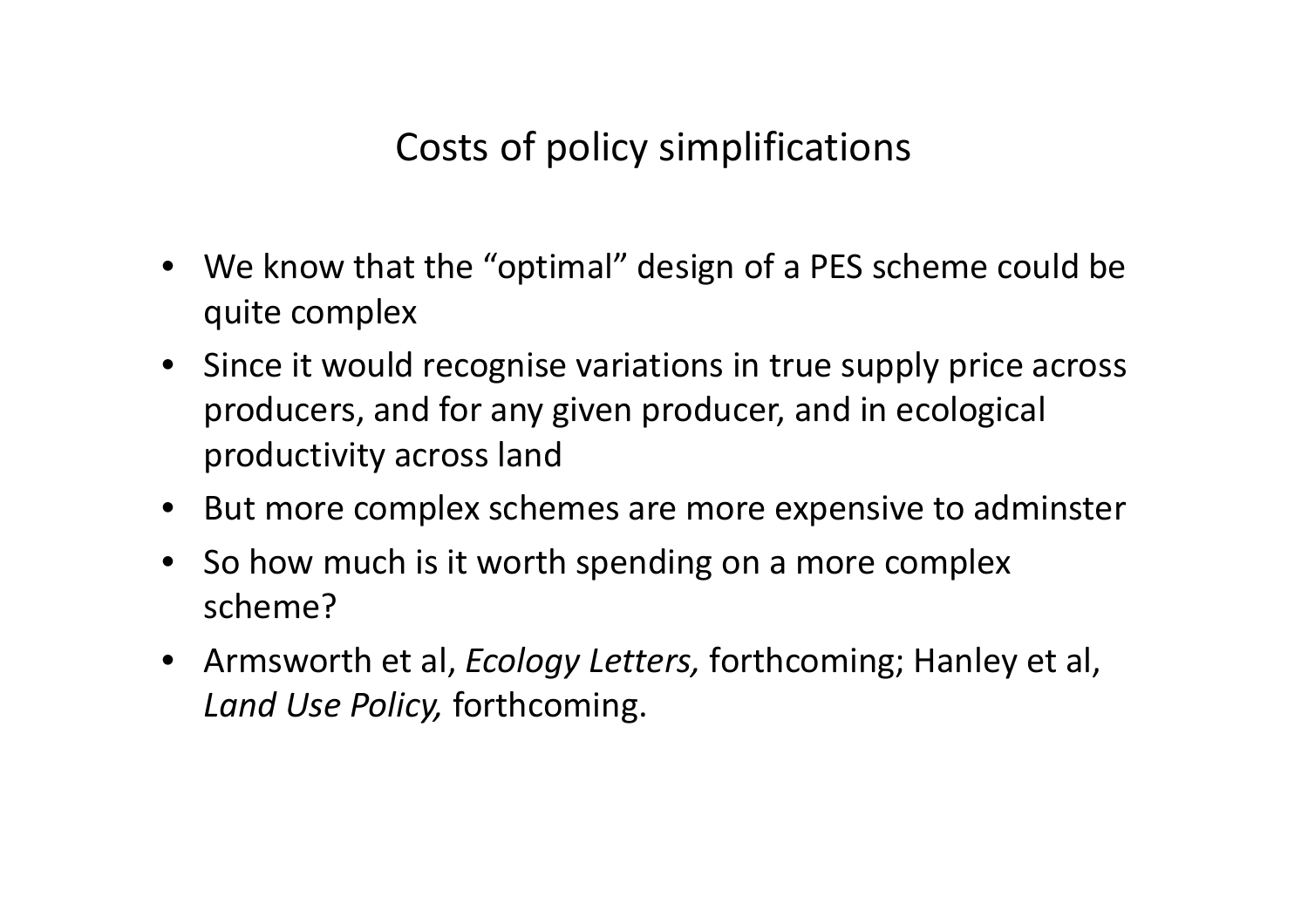# model

- <sup>3</sup> farm regions ("catchment-wide farms")
- Behavioural assumption: constrained optimisation model (max profit)
- Main production activities plus associated net pay-offs
- Resource constraints and input demands
- Subsidy payments and associated constraints on activity
- $\bullet$  Non-linear regression models relating land use to bird densities uses stocking rates, fertiliser use and intensity of grassland management as predictors (Dallimer et al, Jnl.App.Ecol., 2009, Biol.Lett., 2010).
- Parameters incorporated into optimisation model as a set of index-specific ecological production functions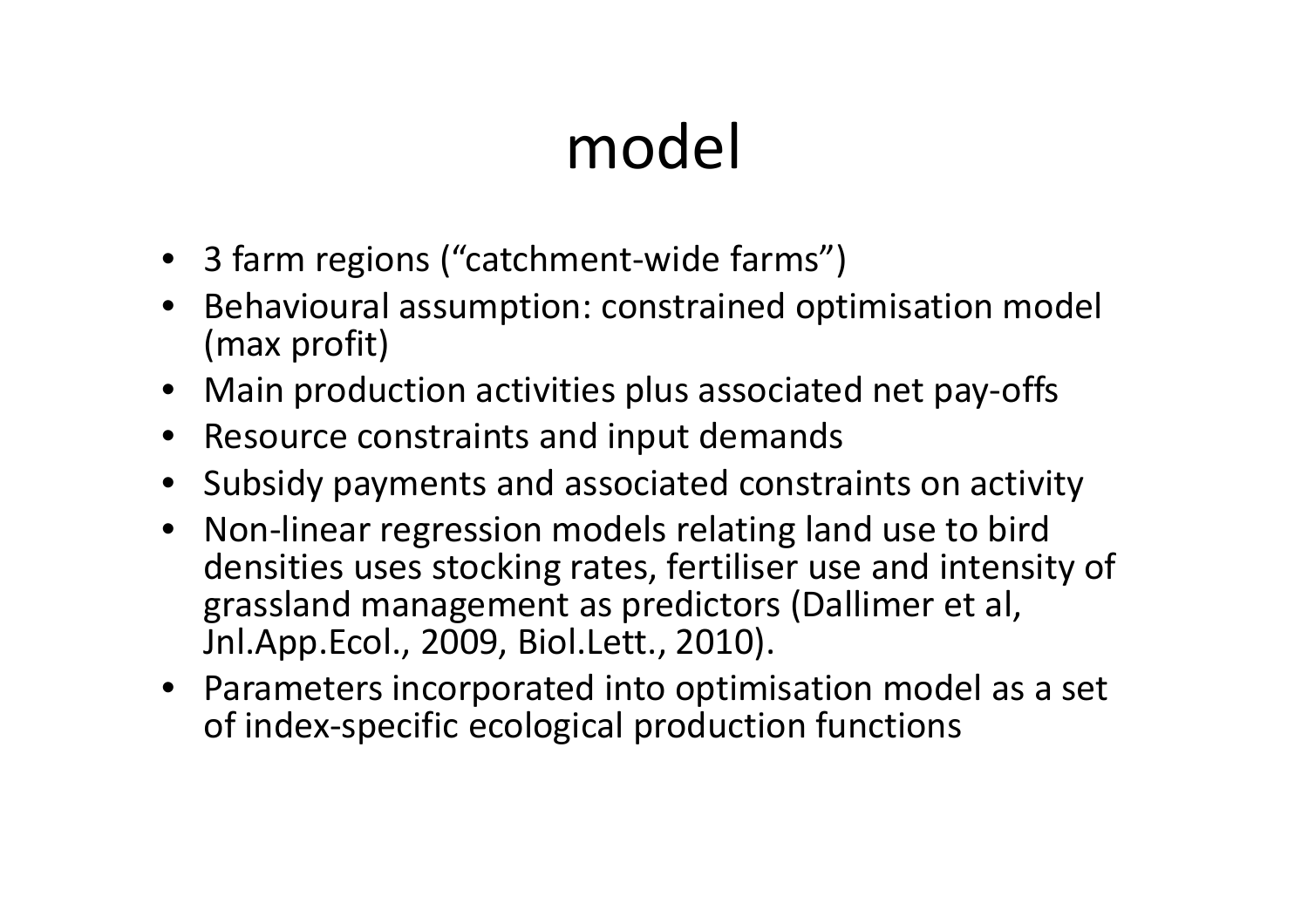## Costs of non-optimal policy

- Minimising costs of hitting a given biodiversity target requires:-
	- Payment varies across farmers
	- Varies across regions (dark peak, south west peak, eastern moors)
	- Varies for individual farmers according to quantity of biodiversity produced
- For a given conservation budget, we investigate how much **less** biodiversity can be "bought" if each of these complications are ignored.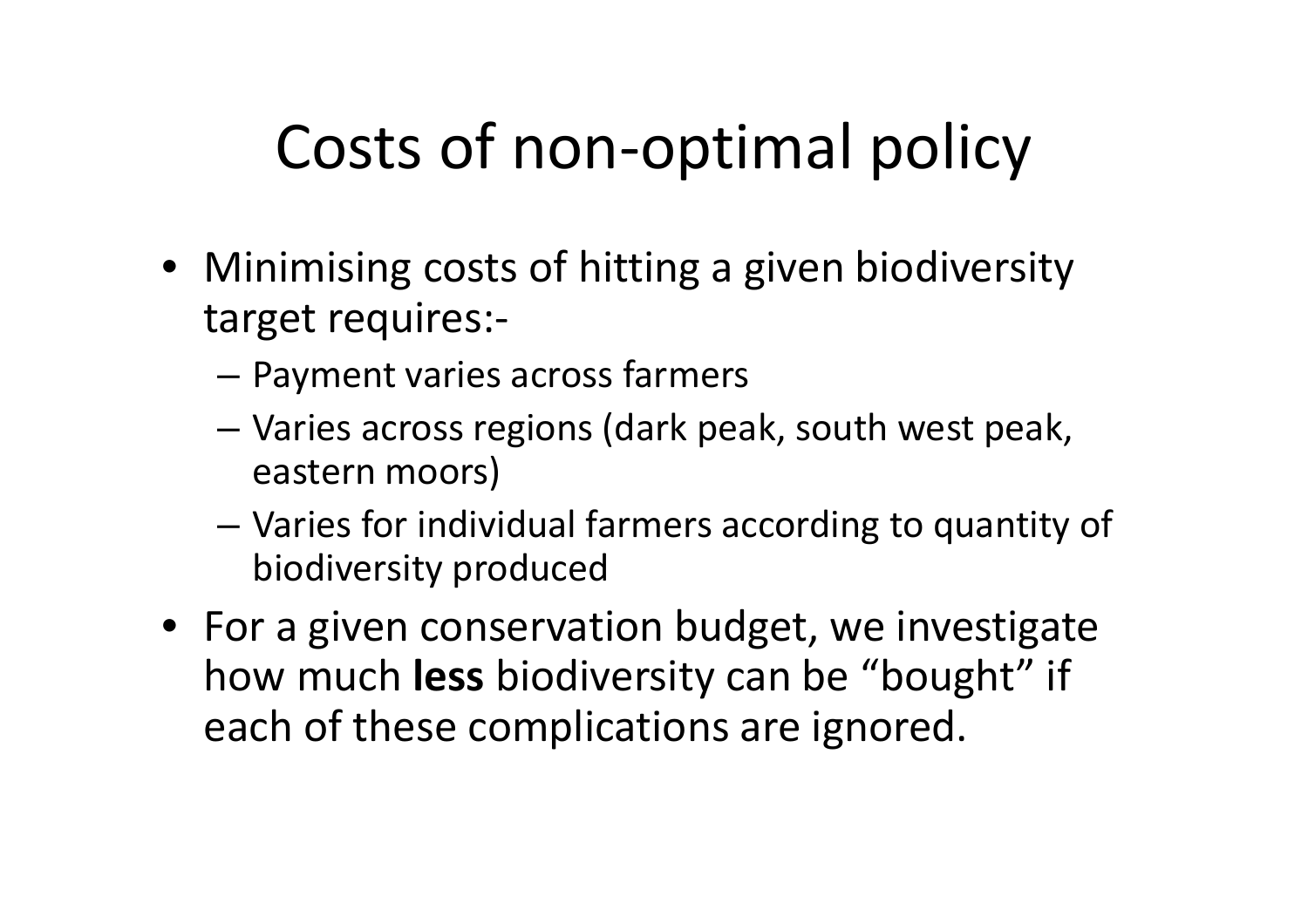#### Are the existing conservation investments cost effective?

Comparing incentive payment to income foregone when allowing farm business to reconfigure.

£ 0.54 – 0.89 per £ 1 is "pure subsidy". Remainder is compensation for income foregone.



#### **VERY INEFFECTIVE.**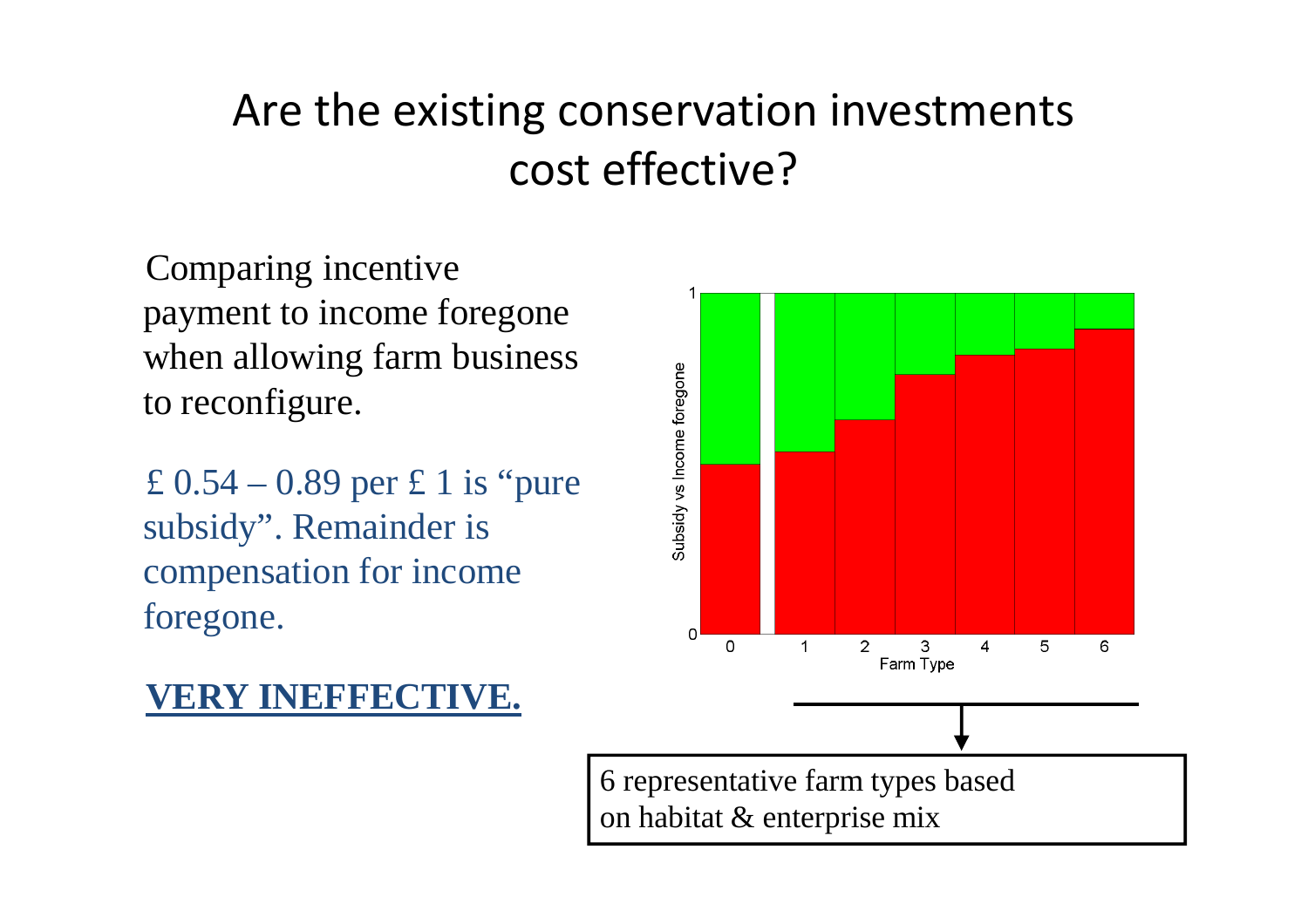## 3 types of simplification

- F fixed rate. Allow variation in payments and budgets across regions, but within region there is no variation – fixed price irrespective of how much biodiversity is produced
- A aspatial. Allow payments to vary within a region, but either (i) payment rate and budget allocation can vary optimally across regions (ii) only budget allocation varies, but payment set at MC of "most expensive" region
- B both A and F simplifications are applied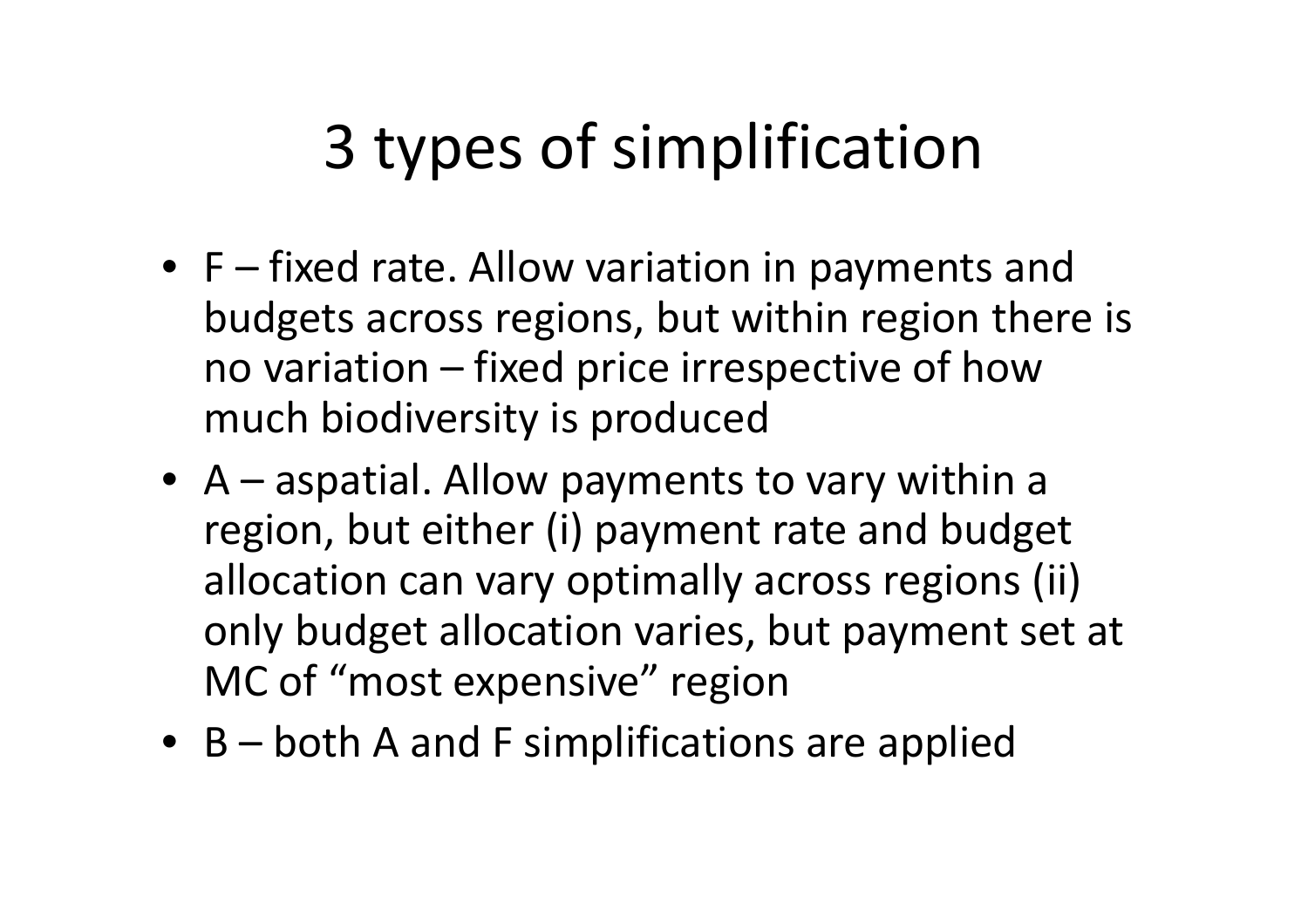



"prioritized allocation" refers to budget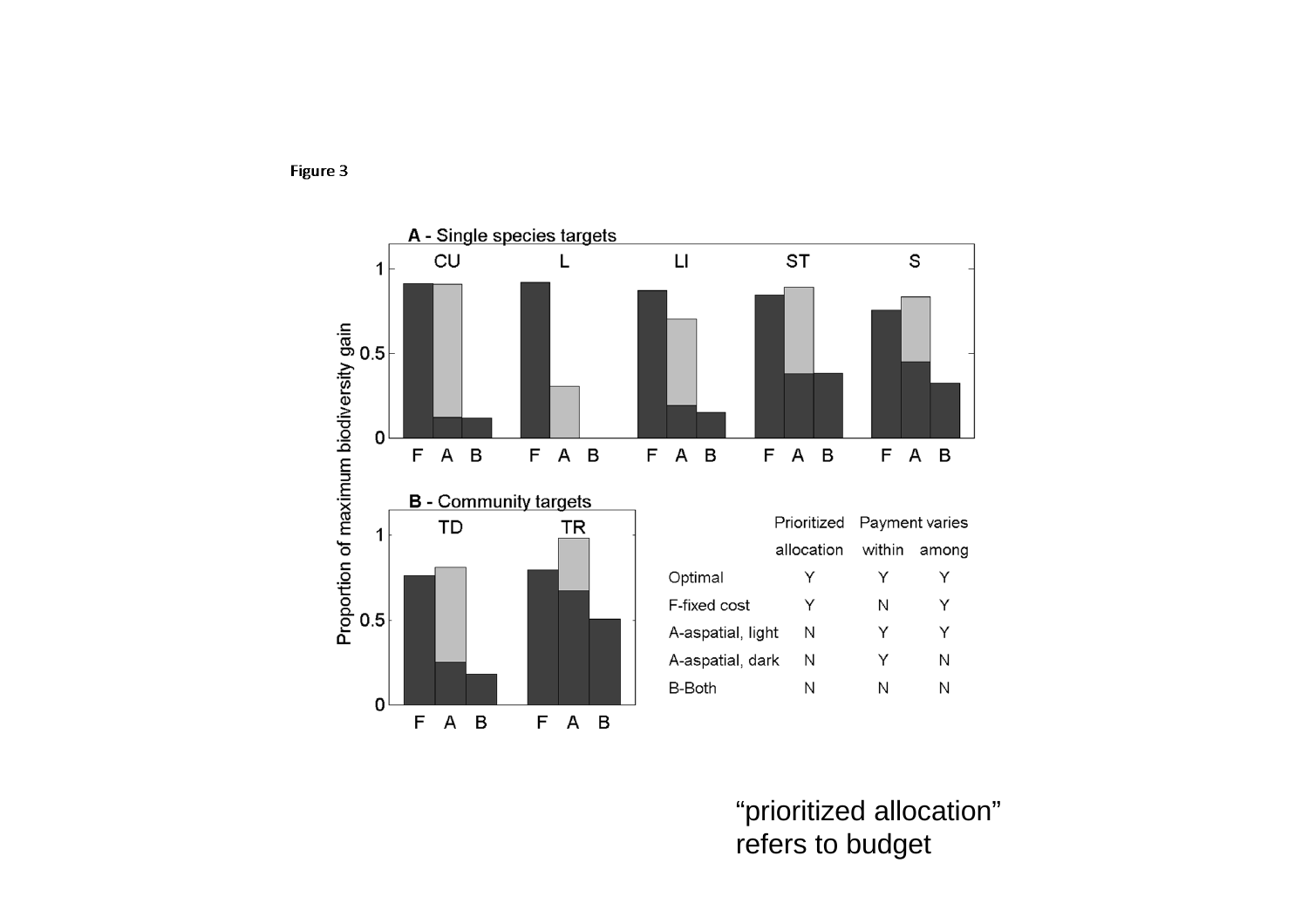- Failure to exploit low-cost gains made possible by spatial variation in payments across regions are particularly costly.
- Optimal budget allocation across regions also matters
- However, schemes that set payment rates that vary with the amount of biodiversity produced on a property can be sacrificed for relatively small reductions in conservation gains.
- We find that rather large fractions of total policycost could be spent on implementing more complex schemes (eg up to 70%) and still come out ahead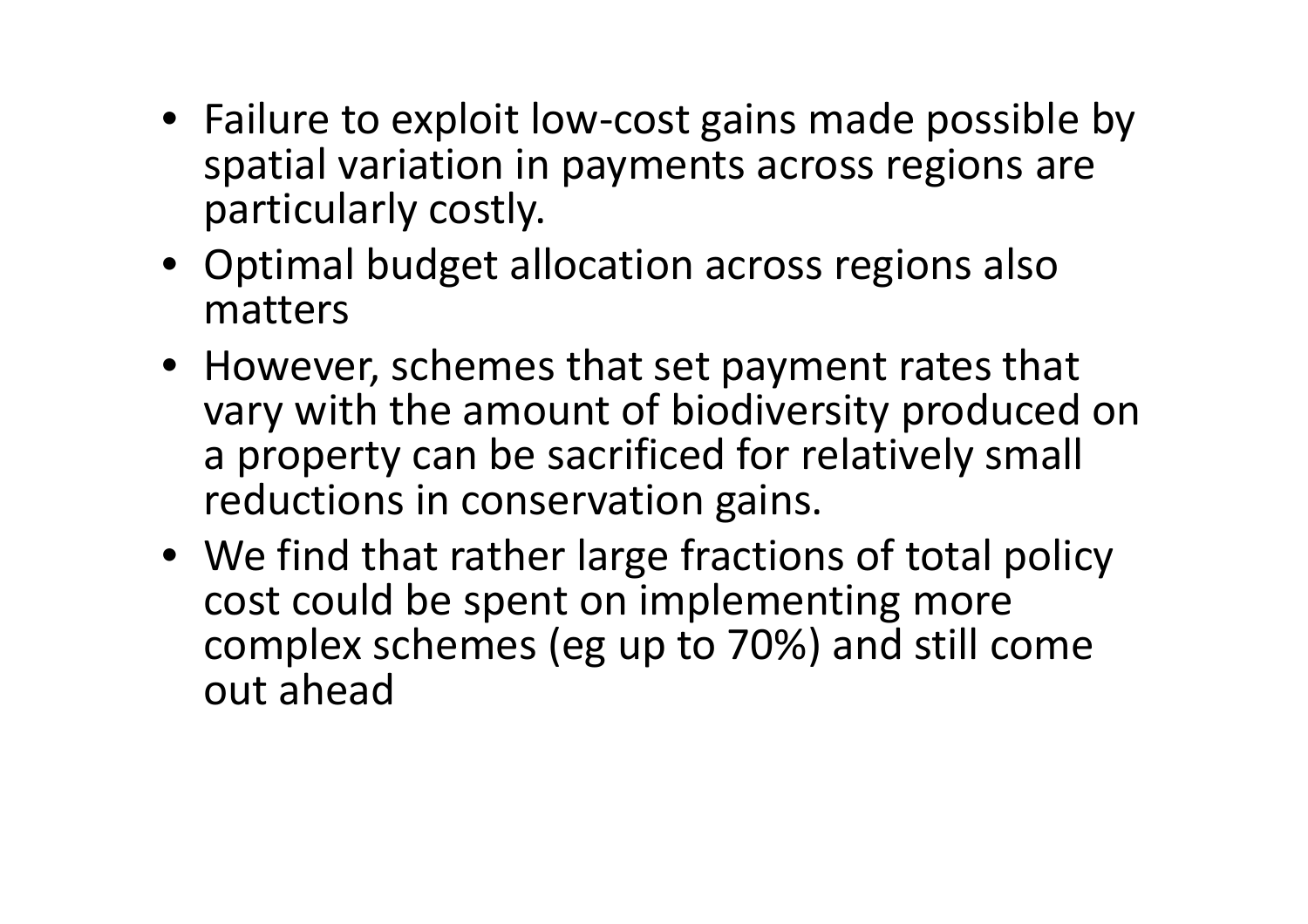### conclusions

- Common policy simplifications in agri-environment scheme design greatly reduce the biodiversity benefits on offer, but optimally designed policies would be expensive to implement.
- A balance is therefore needed that incorporates simplifications to scheme design to reduce implementation costs without resulting in major sacrifices in conservation outcomes.
- Our approach provides a means for identifying such simplifications.
- We find that rather large fractions of total policy cost could be spent on implementing more complex schemes (eg upto 70%) and still come out ahead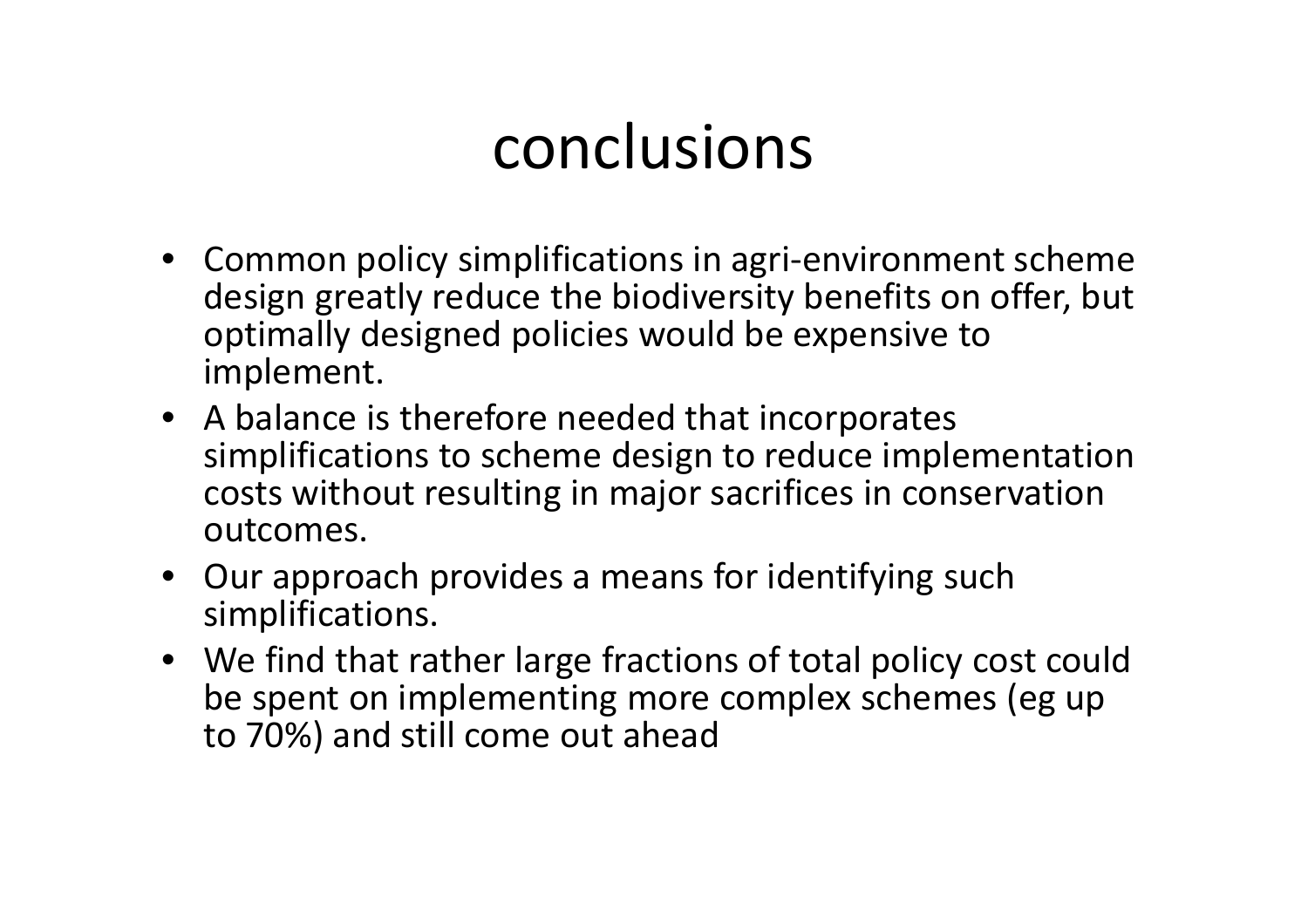## Many buyers, many sellers

- Government sets up the market by creating tradeableentitlements
- Can be related to a "cap" or "floor" on actions
- "firms" can buy and sell these entitlements
- $\bullet$ Demand and supply creates a market
- Potentially *efficient* solution for environmental policy, since results in a price being set for environmental actions.
- Can also increase returns to land management
- $\bullet$  Internationally, can result in financial transfers to developing countries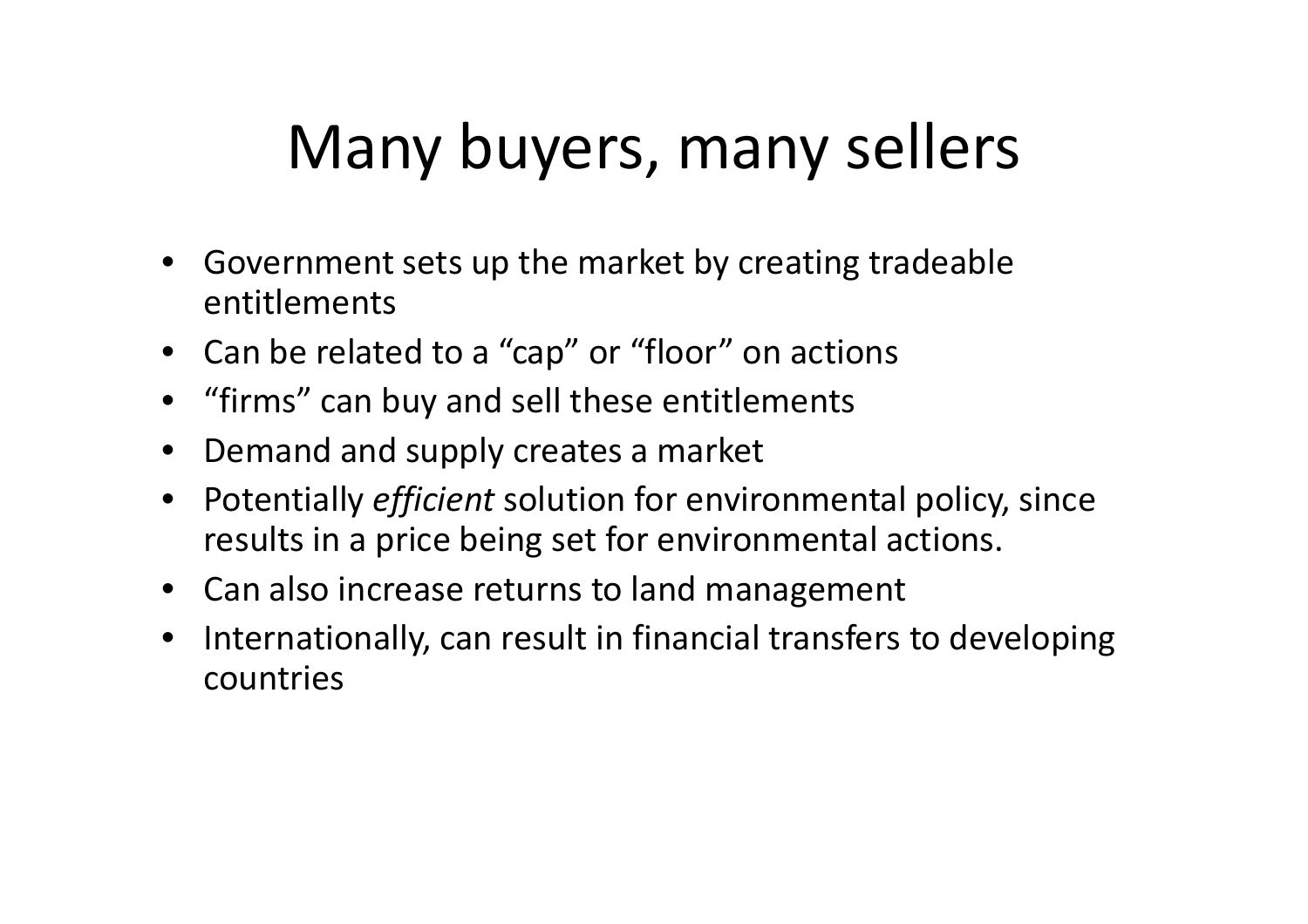- Most obvious example: pollution permits (cap and trade) eg sulphur trading in US.
- Others:
	- and the state of the state Wetlands banking;
	- –- species banking (red cockaded woodpecker habitat);
	- –- carbon trading related to land use;
	- and the state of the state point-nonpoint pollution trading for nutrient pollution reductions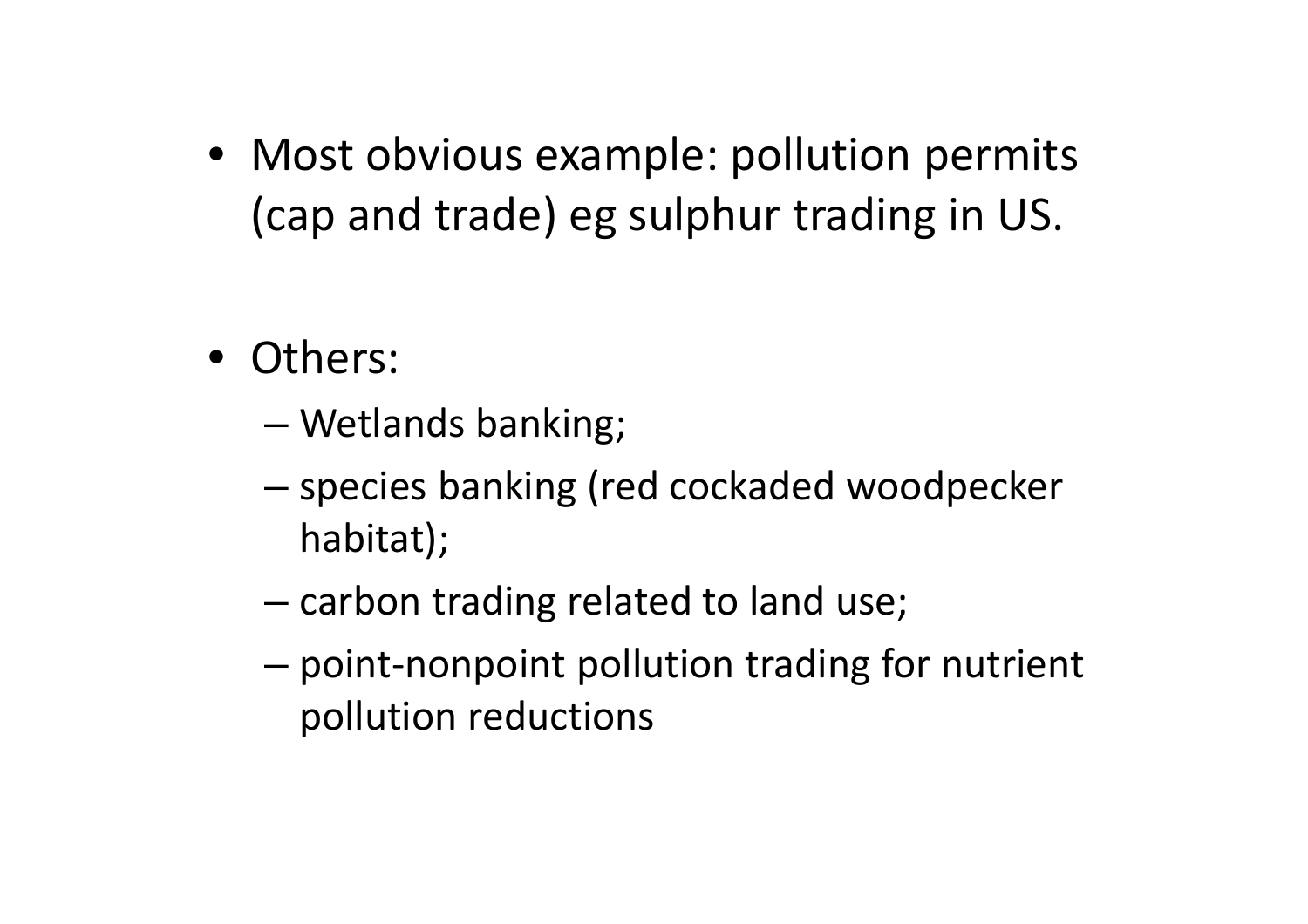### But…

- How to initially allocate rights? Choice can create problems from rent seeking.
- Transactions costs of trading and enforcement
- Duration of entitlements
- Spatial coordination again
- Market power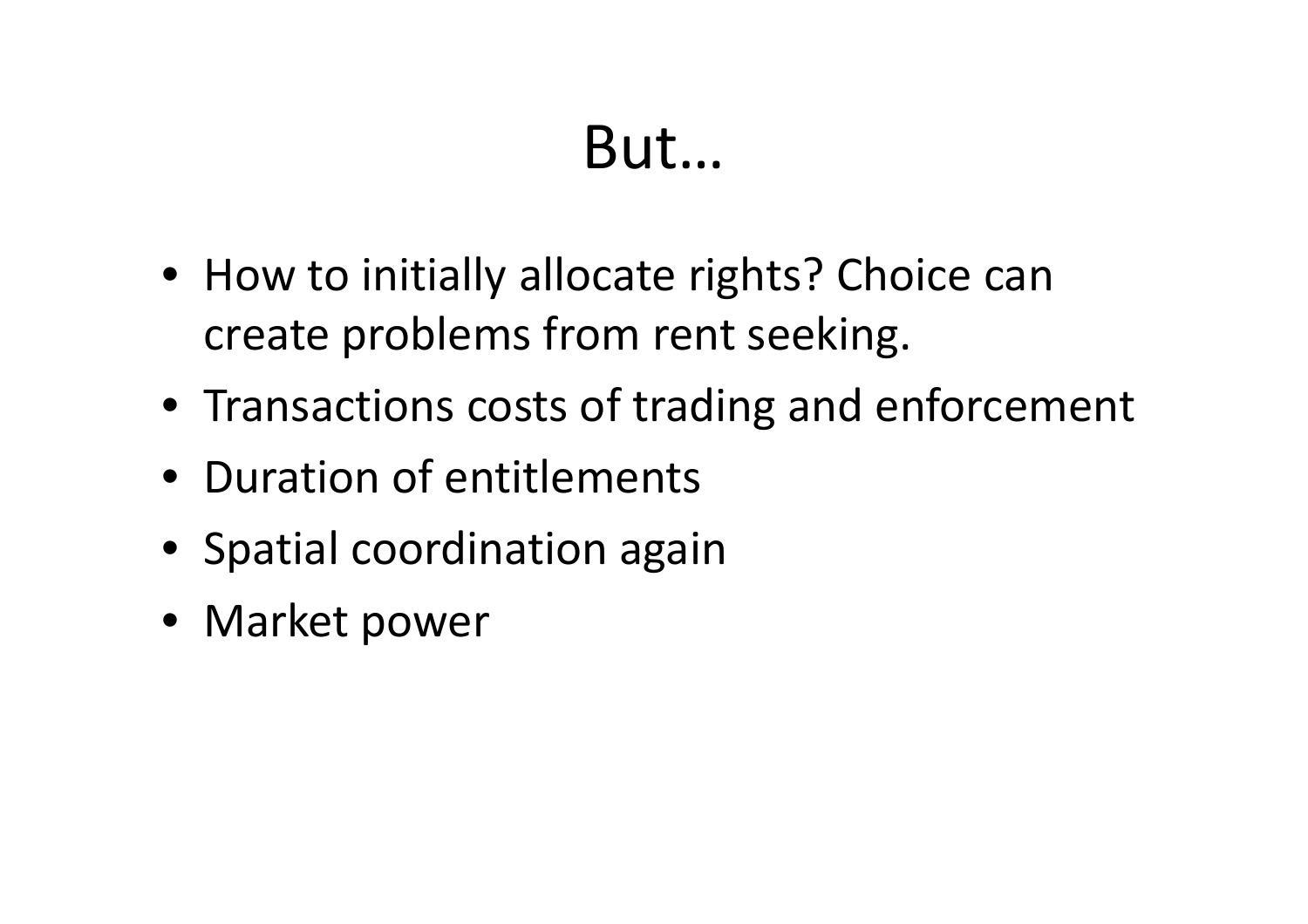### What would be useful.

- Knowing under what circumstances environmental markets work best
- Knowing how to resolve problems noted on previous slide
- Pilot projects in UK, learning from experience in US and Australia.